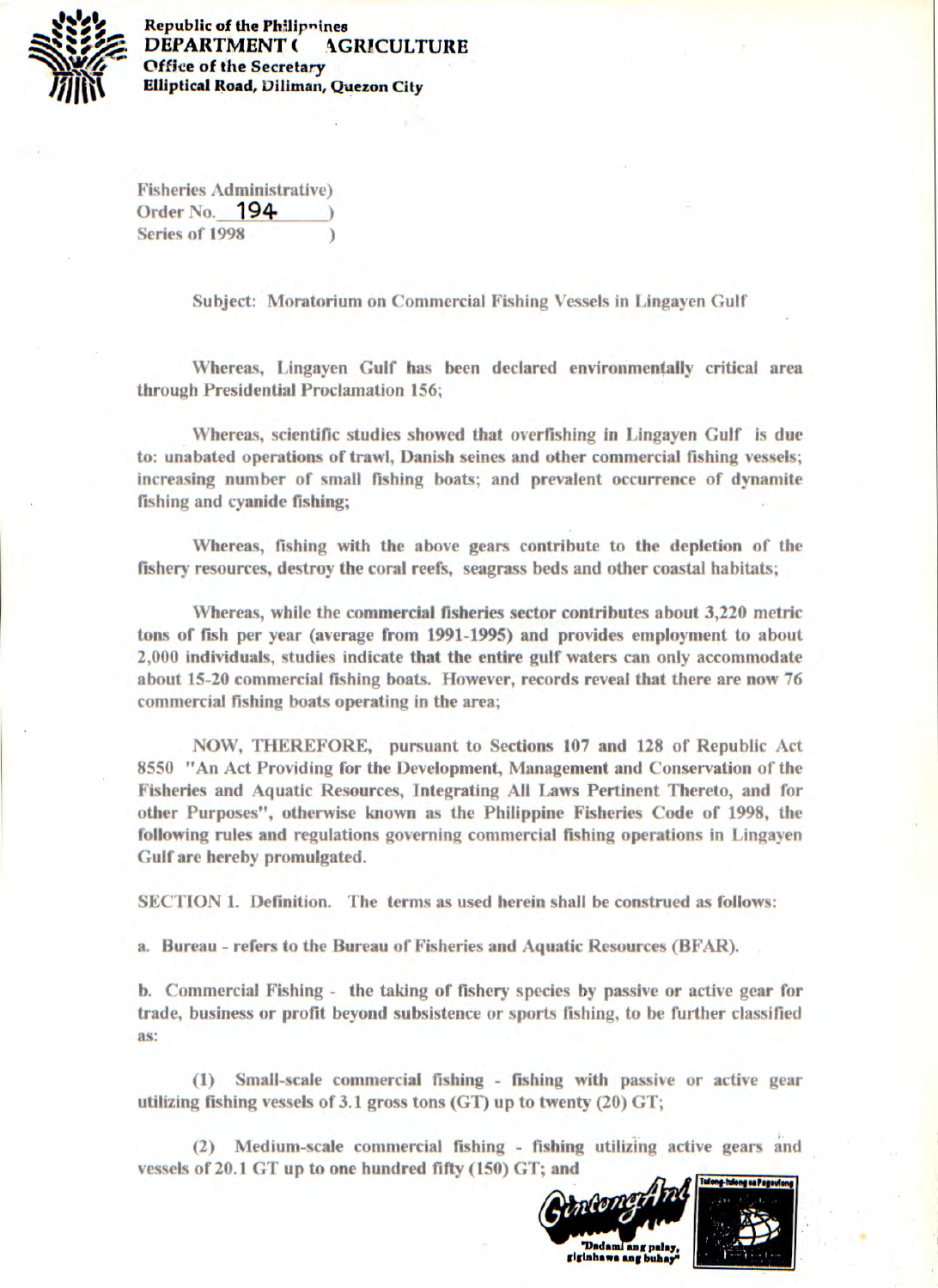(3) Large-scale commercial fishing - fishing utilizing active gears and vessels of more than one hundred fifty (150) GT.

c. Danish Seine (hulbot-hulbot, palisot, pasangko, bira-bira, hulahop) - is a fishing gear consisting of a conical shaped net with a pair of wings, the ends of which are connected to two ropes with buri, plastic strips or any similar materials to serve as scaring/herding device with hauling ropes passing through a metallic ring permanently attached to a torn weight (linggote) when hauled into a fishing boat.

d. Director - refers to the Director of the Bureau of Fisheries and Aquatic Resources.

e. Lingayen Gulf - is a semi-circular embayment located at the northeast coast of Luzon and opens directly into the South China Sea. The mouth of the gulf is bounded on the west by Bolinao, Pangasinan and an imaginary line towards Poro Point in San Fernando, La Union, enclosing an area of about 2,620 square kilometers.

f. Moratorium - is a legally authorized period of delay, suspension or temporary ban on the issuance of licenses for the operation of commercial fishing vessel in specific area or areas in Philippine waters for a limited period of time if there are indications of overfishing brought about by a decrease in the volume and sizes of fish caught or for conservation and ecological purposes.

g. Person - refers either to a natural or juridical entities such as individuals, associations, partnerships, cooperatives or corporations.

h. Trawl - an active fishing gear consisting of a bag- shaped net with or without otter boards to open its opening which is dragged or towed along the bottom or through the water column to take fishery species by straining them from the water, including all variations and modifications of trawls (bottom, mid-water and baby trawls) and tow nets.

SECTION 2. Moratorium on Commercial Fishing Vessels in Lingayen Gulf. - The moratorium on commercial fishing vessels in the gulf will be implemented within three years under the following schemes:

(a) No license will be issued for the entry of new fishing vessels;

(b) The existing trawl and Danish seine vessels will be maintained;

(c) Fishing boats from other areas/regions will not be allowed to operate inside the gulf.

Criteria for phasing out commercial fishing vessels and guidelines for the implementation of the moratorium will be established by BFAR in consultation with the Lingayen Gulf Coastal Area Management Commission, Department of Interior and Local Government, Department of Environment and Natural Resources and the DA Regional Fisheries Office and others.

SECTION 3. Role of LGUs and LGCAMC. The local government units (LGUs) around Lingayen Gulf, in coordination with and assistance from the Lingayen Gulf Coastal Area Management Commission (LGCAMC) and BFAR are enjoined to support the LGUs in formulating a unified municipal fisheries ordinance to prohibit the operation of commercial fishing vessels in municipal waters pursuant to RA 8550.